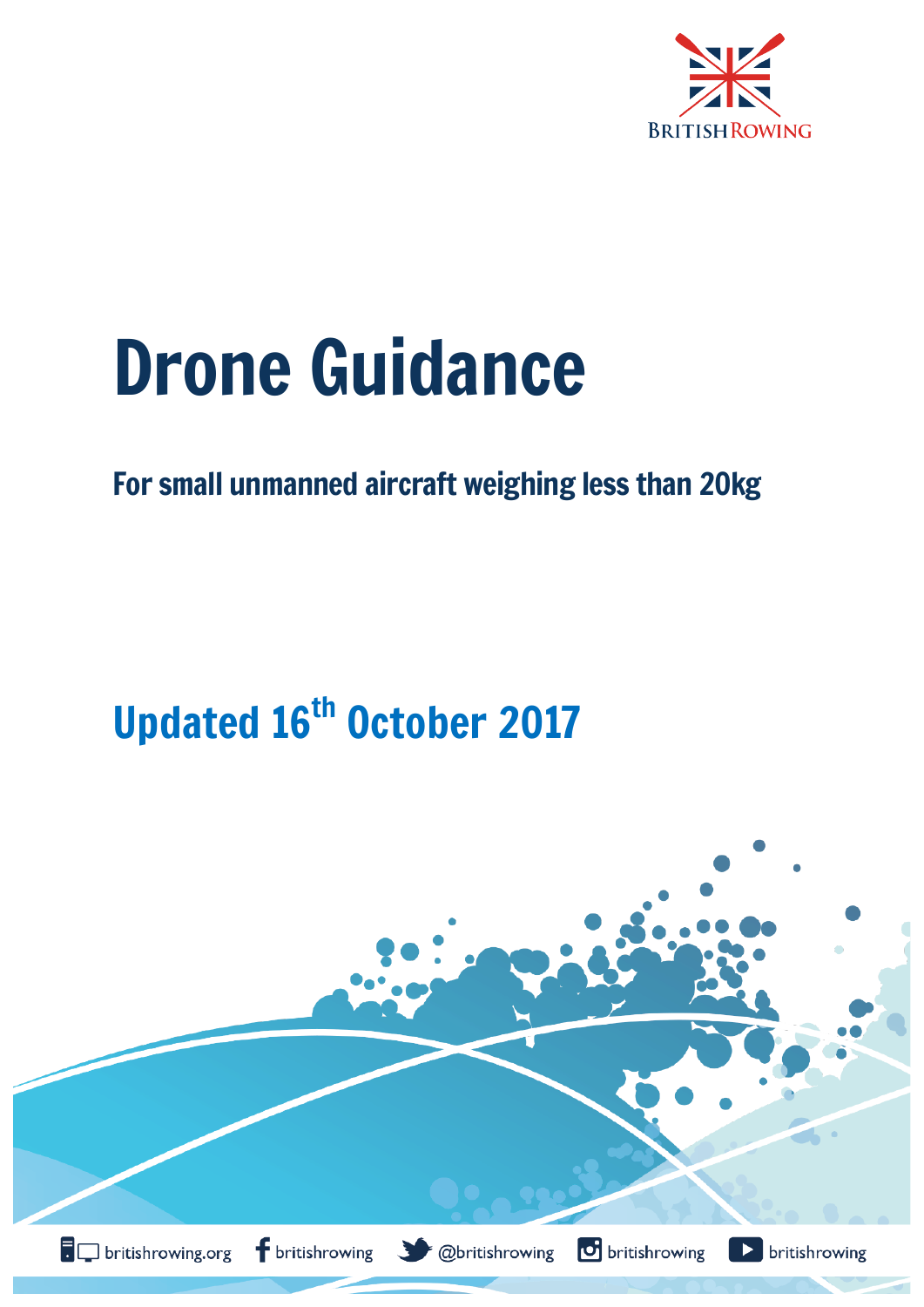## **Contents**

| $\mathsf{I}$   |       |                                                                      |  |  |  |  |
|----------------|-------|----------------------------------------------------------------------|--|--|--|--|
| $\overline{2}$ |       |                                                                      |  |  |  |  |
| 3              |       |                                                                      |  |  |  |  |
|                | 3.1.1 |                                                                      |  |  |  |  |
|                | 3.1.2 |                                                                      |  |  |  |  |
|                | 3.1.3 |                                                                      |  |  |  |  |
|                | 3.1.4 |                                                                      |  |  |  |  |
|                | 3.1.5 | How to obtain the CAA's Permission for Commercial Operations (PfCO)5 |  |  |  |  |
|                | 3.1.6 |                                                                      |  |  |  |  |
|                | 3.1.7 |                                                                      |  |  |  |  |
|                |       |                                                                      |  |  |  |  |
| 4              |       |                                                                      |  |  |  |  |
| 5              |       |                                                                      |  |  |  |  |
| 6              |       |                                                                      |  |  |  |  |
|                |       |                                                                      |  |  |  |  |
|                |       |                                                                      |  |  |  |  |
|                |       |                                                                      |  |  |  |  |

*DISCLAIMER: This Drone Guidance document provides general guidance to anyone who would like to fly a drone. It is however the responsibility of each drone operator to maintain up-to-date risk assessments and define and monitor their own safety practices, guidance and procedures specific to the environment and activities.*

*Whilst every effort is made to ensure that the legal and other similar information and guidance in this document is accurate and reflective of best practice at the time of publication, it is the users' responsibility to ensure that such information and guidance is up to date before acting upon it. British Rowing accepts no responsibility for the content of third party websites accessed through links in this publication.*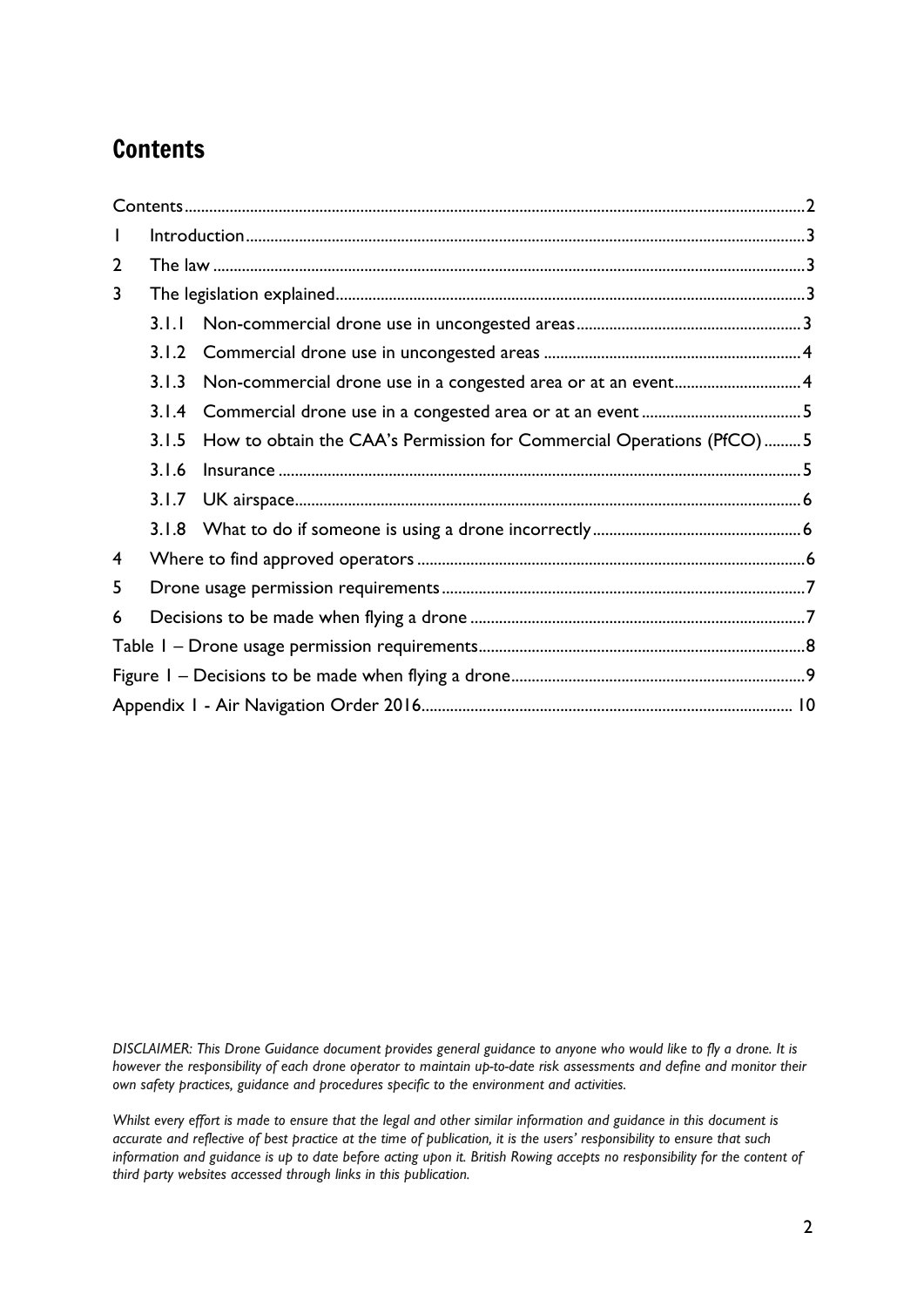## 1 Introduction

Drone usage within the rowing community is becoming increasingly popular, for general filming and coaching purposes, providing an opportunity to capture the sport in a way that has not previously been possible. This has been helped by low cost and easy access to, as well as rapid advancements in, drone technology.

With the aim of supporting good practice, this paper provides guidance on the use of drones (Unmanned Airborne Vehicles or UAVs) within rowing, according to Civil Aviation Authority (CAA) legislation. It considers the law, additional rules, qualifications required depending on proposed use and location, as well as where to find approved operators.

## 2 The law

Please note that this guidance only relates to drones weighing less than 20kg. The CAA has different legislation for those weighing more than 20kg.

All UAV operations in the UK are governed by the CAA and specifically the Air Navigation Order 2016 (ANO) sections 94 and 95 (see Appendix 1) http://www.legislation.gov.uk/uksi/2016/765/contents/made. This applies to anyone who operates a drone).

The CAA has published an easy to read summary of the legislation called 'The Drone Code' http://dronesafe.uk/drone-code/, but it should be noted that additional rules apply for those filming/taking photographs, as outlined below.

If you wish to fly your drone abroad, always abide by the local legislation, a guide to which can be found at http://www.thedroneinfo.com/the-current-state-of-global-droneregulations/.

**It is important to note that legal responsibility always lies with the drone operator.**

**Failure to fly responsibly could result in a criminal prosecution and a prison sentence of up to five years if the drone endangers the safety of aircraft.**

## 3 The legislation explained

#### 3.1.1 Non-commercial drone use in uncongested areas

The following rules apply when drones are used for non-commercial purposes (the operator is not being paid for the footage) in uncongested areas, as might be the case when drones are used for coaching:

- Land/water owner's written permission is needed for take-off and landing.
- The subject's (crew's) written permission is required before filming takes place. Keep all images safe and think before sharing them.
- It is critical that those being filmed are fully briefed beforehand by the drone pilot or a designated member of the aerial team and are able to respond appropriately to any emergency commands given by them.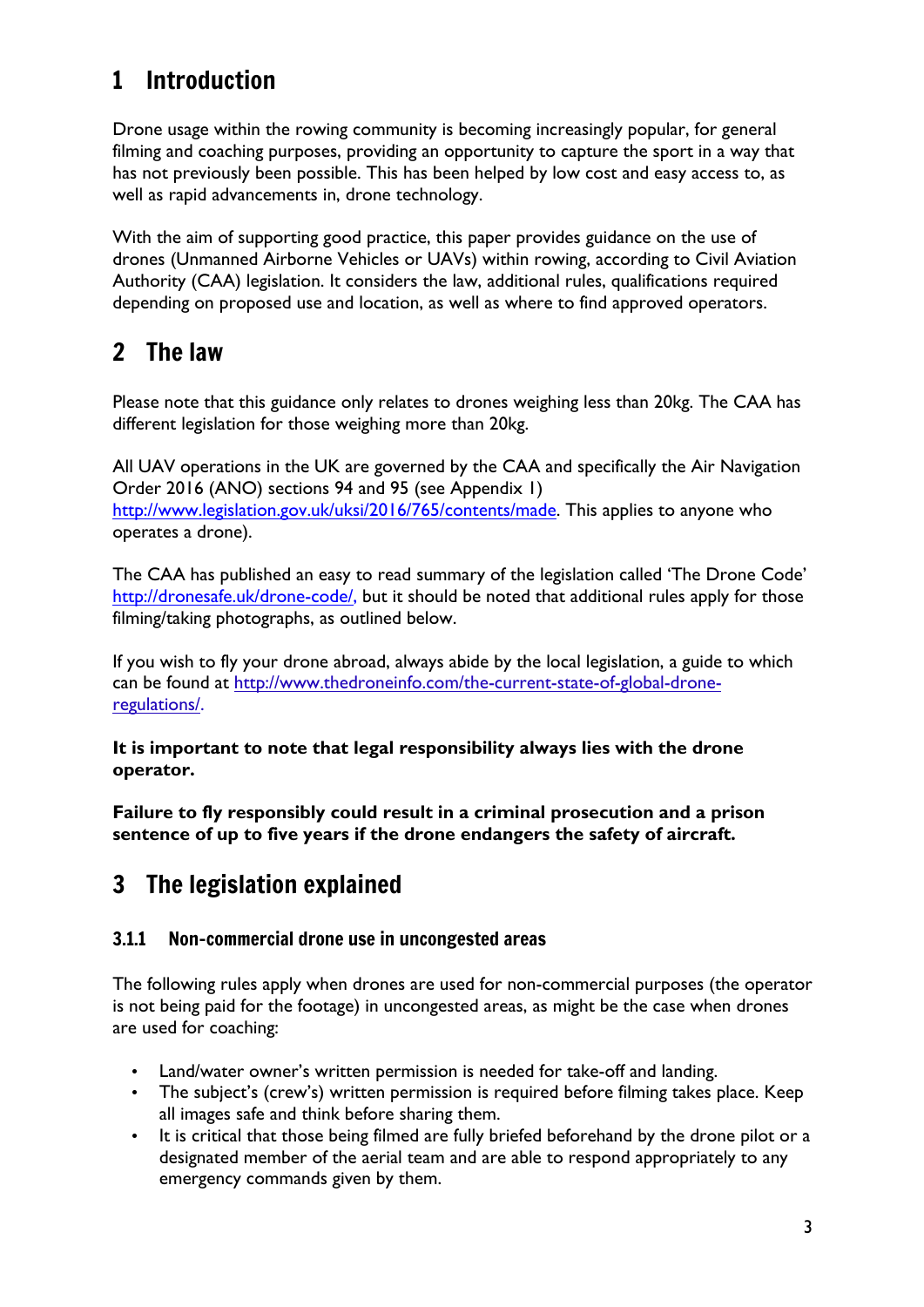- The drone must be at least 50 metres away from people, vessels, vehicles, structures, etc. that aren't under the control of the operator.
- People, vessels, vehicles, structures, etc. under the control of the person in charge of the aircraft eg. crew can be within 50 metres of the drone if the conditions above regarding permissions and briefings have been met.
- During take-off and landing no person must be within 30 metres of the drone, except for the drone operator.
- The drone can be no higher than 120 metres above the ground or water.
- The person in charge of a small unmanned aircraft must maintain direct, unaided visual contact with the aircraft sufficient to monitor its flight path in relation to other aircraft, persons, vehicles, vessels and structures for the purpose of avoiding collisions. This means that two people are always required when flying a drone for coaching purposes, one to monitor what is being filmed and one to control the drone.
- If flying a drone that weighs more than 7kg, then air traffic control permission is required if flying in any controlled air space.
- The drone operator is responsible for the safety of the flight at all times.

#### 3.1.2 Commercial drone use in uncongested areas

The CAA states that if "valuable consideration is given or promised in respect of the flight or the purposes of the flight" then this is considered to be commercial work. The CAA Air Navigation Order 2016 article 94 states that:

"*The person in charge of a small unmanned aircraft must not fly the aircraft for the purposes of aerial work except in accordance with a permission granted by the CAA*."

This means that, in addition to the rules detailed in 3.1.1, if anyone wishes to get paid specifically for filming/taking photographs of a crew either in training or at an event, they will need to apply for a Permission for Commercial Operations (PfCO) from the CAA, following the process detailed in 3.1.5.

#### 3.1.3 Non-commercial drone use in a congested area or at an event

A congested area is defined as an area of a city, town or settlement which is substantially used for residential, industrial, commercial or recreational purposes or an area with more than 1,000 persons, as would typically be the case during a rowing event.

The following rules apply:

- CAA Permission for Commercial Operations (PfCO) must be obtained to land or operate within a congested area.
- Only drone operators who can demonstrate they meet the CAA criteria are eligible for a CAA Permission for Commercial Operations (PfCO). See 3.1.4.
- Permissions granted are considered on a case-by-case basis and can be given for a period of up to 12 months.
- Permissions cost between  $£112 £214$ . Price correct at the time of publishing.
- All the rules outlined in 3.1.1 apply and additionally:
- The drone must be a minimum of 150m away from an assembly of more than 1,000 persons and from a congested area as defined above. It must be a minimum of 50m away from any isolated building not under the control of the operator.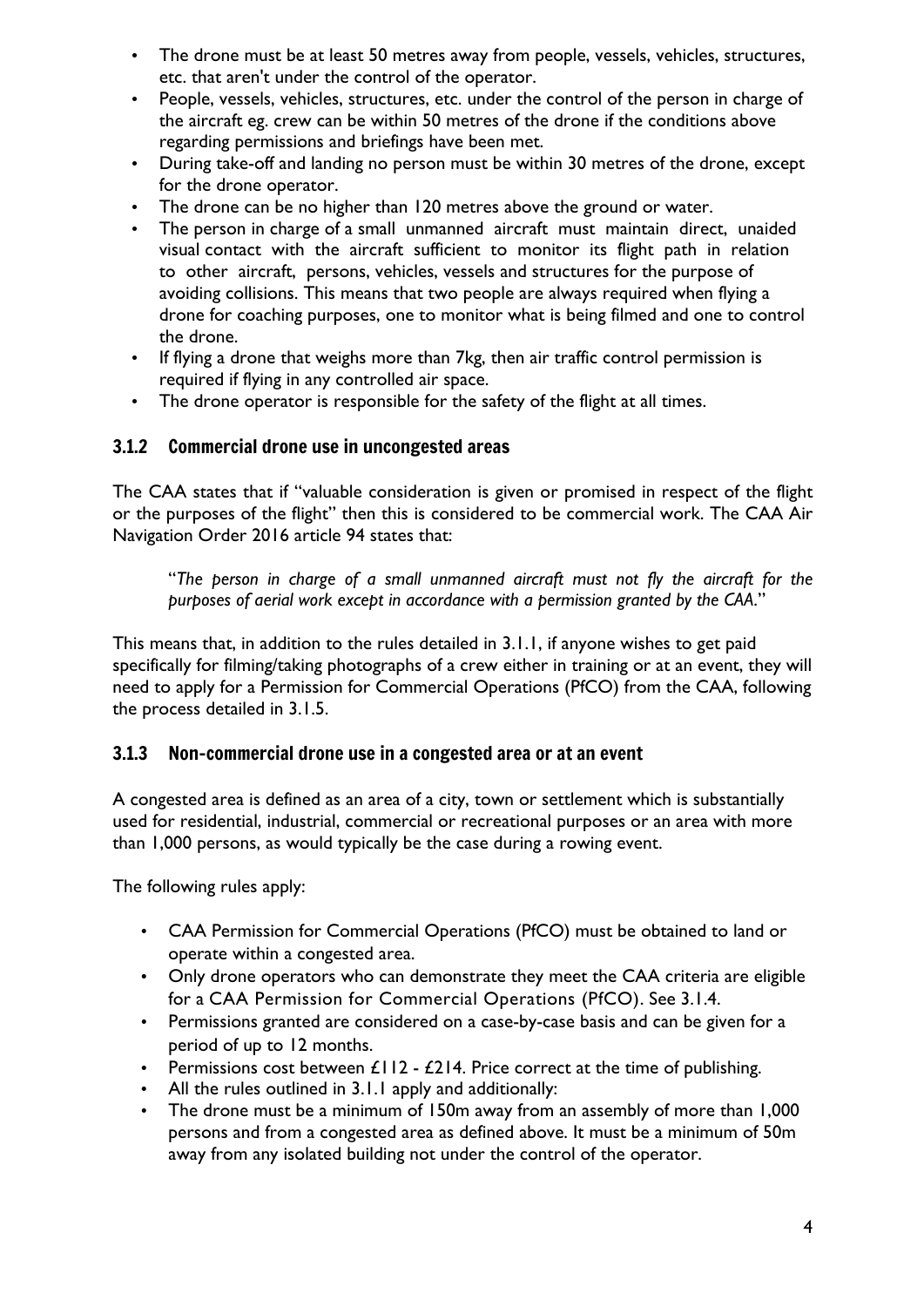#### 3.1.4 Commercial drone use in a congested area or at an event

All the rules in 3.1.2 and 3.1.3 are applicable, except:

• If the drone is lighter than 7kg, it can fly a minimum of 50m away from a congested area.

In addition only individuals with enhanced CAA permissions (ie. greater than a PfCO) can fly drones at lesser minimum distances when either in a congested area or when close to an assembly of more than 1,000 persons. Typically these permissions are only given to very experienced commercial drone operators of which there are currently a limited number in the UK.

#### 3.1.5 How to obtain the CAA's Permission for Commercial Operations (PfCO)

As detailed in 3.1.2, 3.1.3 and 3.1.4 a CAA Permission for Commercial Operations (PfCO) is required for all drone use in congested areas when being undertaken for both noncommercial and commercial purposes and in uncongested areas when being undertaken for commercial purposes.

Permission can be applied for at https://www.caa.co.uk/Commercialindustry/Aircraft/Unmanned-aircraft/Apply-for-a-permission-to-fly-drones-for-commercialwork/.

To be eligible for a PfCO from the CAA, the operator needs to:

- Demonstrate a sufficient understanding of aviation theory (airmanship, airspace, aviation law and good flying practice).
- Pass a practical flight assessment (flight test).
- Develop basic procedures and risk assessments for conducting the type of flights you want to do and set these out in an operations manual.
- Have aviation specific liability insurance.

There are a number of recognised assessment organisations called National Qualified Entities (NQEs) that can help you meet these requirements. NQEs will generally help drone operators develop an operations manual and will offer advice on completing any additional paper work.

The cost of a basic course is approximately  $£1,340$  plus VAT for a two day theory and one day flight course including theory exam, flight test and submission to the CAA for the PfCO.

*or* 

£990 plus VAT without the one day's flying course – although the drone operator would still need to pass the flying test. Prices correct at time of publishing. CAA approved flying courses can be found here: http://www.upliftdronetraining.com/?gclid=CM-1xJSIgdMCFSsq0wodtE8CpQ

#### 3.1.6 Insurance

Everyone who flies a drone commercially needs insurance. Please note that insurance under British Rowing membership does not cover flying a drone. Aviation specific insurance can be bought from The British Model Flying Industry http://bmfa.org/Info/BMFA-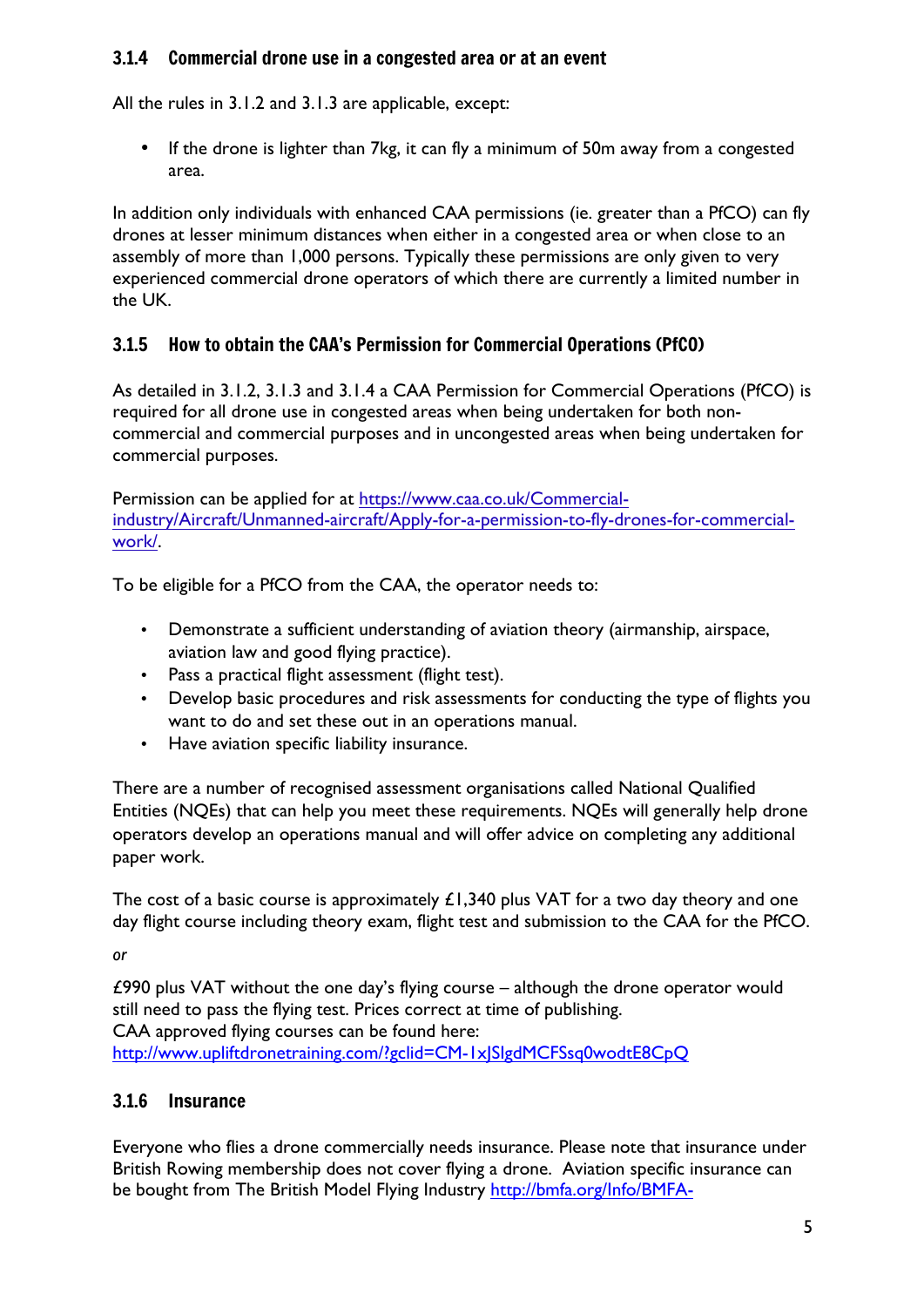#### Insurances/Insurance.

Whilst it is not a requirement, British Rowing recommends that when operating a drone non-commercially, insurance and public liability cover of at least £5 million and preferably £10 million is obtained. It is important to remember that the primary function of the insurance is to protect the insured (the drone operator) in the event of a claim being made against them following an incident. If a drone operator were to be found responsible for an incident and carried no insurance, then they would be personally liable for any damages or costs awarded under the jurisdiction of a civil court.

#### 3.1.7 UK airspace

When flying a drone it is important to be aware that the UK's airspace is extremely busy with light aircraft, military jets and helicopters operating at low level. There are companies that offer short introductory lessons for new drone users that will help them to both fly safely and also teach the basics of controlling the drone to avoid accidents. A link to where to book a course is given in Section 3.1.5.

The National Air Traffic Service (NATS) is the UK's main air traffic control provider and it has developed an app. called *'Drone Assist'*. It presents users with an interactive map of airspace used by commercial air traffic controllers so that the areas to avoid or in which extreme caution should be exercised, as well as ground hazards that may pose safety, security or privacy risks when flying a drone, can be seen. The app. also contains a 'Fly Now' feature that enables drone operators to share their drone flight location with other app. users and the wider drone community, helping to reduce the risk of a drone related incident in the UK's airspace.

The app. can be downloaded from http://dronesafe.uk/drone-assist/.

A link to temporary airspace restrictions can be found on the Aeronautical Information Service (AIS) website: http://www.nats-uk.ead-it.com.

No flight should be undertaken if the weather exceeds the safety guidelines of the drone. The drone should not be flown in the rain (either heavy or light), snow, fog, poor visibility, hail, lightning, tornadoes or hurricanes. The flight may also be aborted if there is significant chance of any of these weather conditions occurring during the flight.

#### 3.1.8 What to do if someone is using a drone incorrectly

If a member of the rowing community is seen using a drone in a way that contravenes the drone code please make them aware of the existence of this guidance document. If they still fail to follow the guidance, then please complete an incident report available here https://incidentreporting.britishrowing.org.

## 4 Where to find approved operators

British Rowing advises anyone considering using a drone for coaching purposes or at an event, to contract an approved operator that has had a PfCO for at least a year. Recommendations should be obtained where possible and the selected operator should provide a copy of their public liability insurance and approvals to operate.

A link to the CAA's list of operators with PfCOs can be found at www.caa.co.uk/cap1361.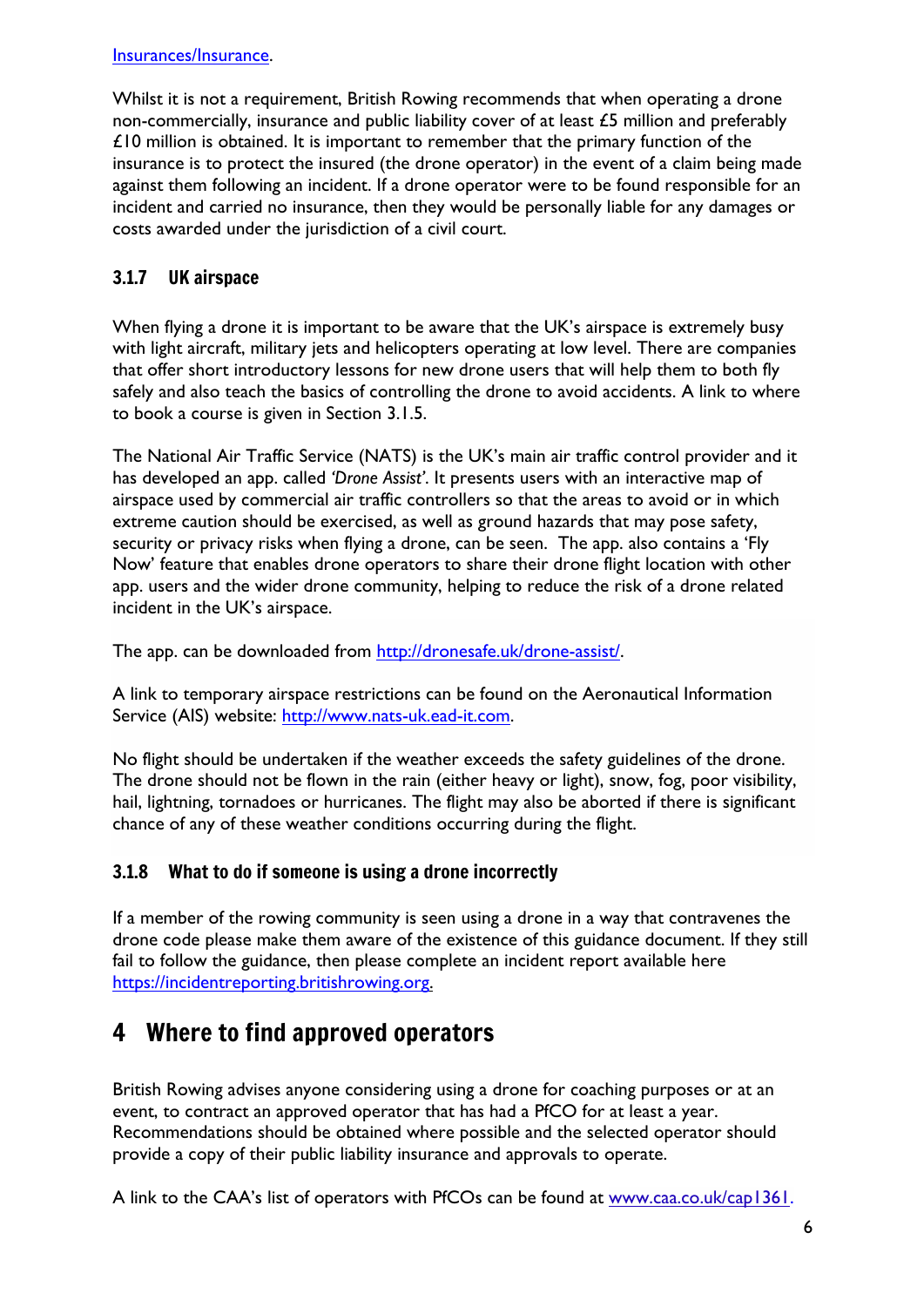## 5 Drone usage permission requirements

Drone usage permissions requirements are summarised in Table 1 on Page 8.

## 6 Decisions to be made when flying a drone

Key decisions to be made when flying a drone are illustrated in Figure 1 on Page 9.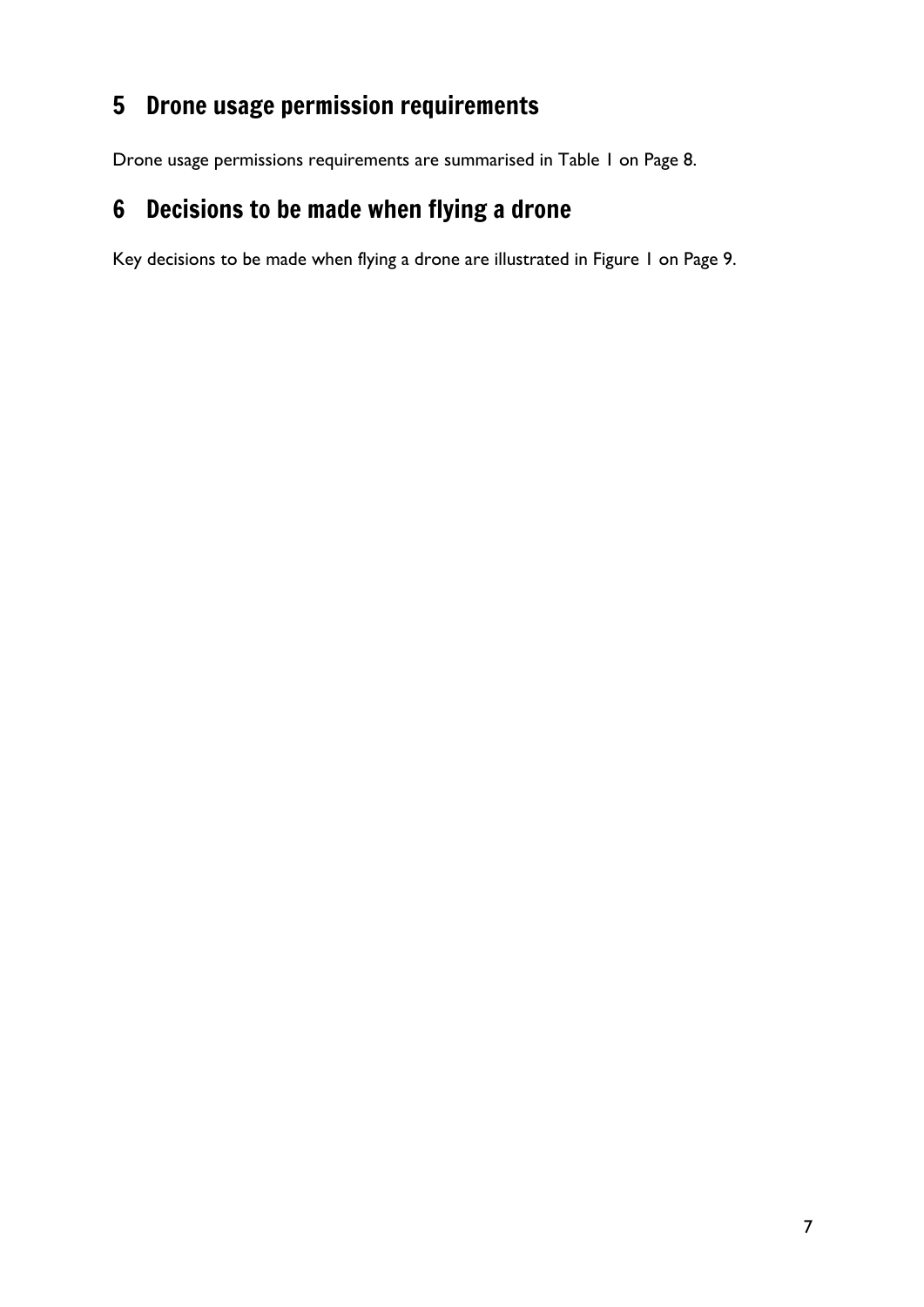| Congested or<br>uncongested<br>area                                                                                                          | <b>Drone</b><br>Weight                                          | <b>Legal Requirements</b>                                                                                                                                                                                                                                                                                                                       | Drone distance to subject<br>being filmed                                                                                                                                                                                                                                                                                                                                                                                                                                                                                            | Possible use                                                                                               | <b>British Rowing</b><br><b>Recommendations</b>                                                                                                                                                                                                                                                                                                                                                                   |  |  |  |  |  |
|----------------------------------------------------------------------------------------------------------------------------------------------|-----------------------------------------------------------------|-------------------------------------------------------------------------------------------------------------------------------------------------------------------------------------------------------------------------------------------------------------------------------------------------------------------------------------------------|--------------------------------------------------------------------------------------------------------------------------------------------------------------------------------------------------------------------------------------------------------------------------------------------------------------------------------------------------------------------------------------------------------------------------------------------------------------------------------------------------------------------------------------|------------------------------------------------------------------------------------------------------------|-------------------------------------------------------------------------------------------------------------------------------------------------------------------------------------------------------------------------------------------------------------------------------------------------------------------------------------------------------------------------------------------------------------------|--|--|--|--|--|
| <b>Non-commercial filming</b>                                                                                                                |                                                                 |                                                                                                                                                                                                                                                                                                                                                 |                                                                                                                                                                                                                                                                                                                                                                                                                                                                                                                                      |                                                                                                            |                                                                                                                                                                                                                                                                                                                                                                                                                   |  |  |  |  |  |
| Uncongested.<br>(ie. not within<br>150m of a<br>congested<br>area).                                                                          | Lighter<br>than 7kg.<br>(gross<br>weight<br>excluding<br>fuel). | Drone operator is<br>responsible for<br>each flight.<br>Land owner's<br>permission for<br>take-off and landing<br>is required in<br>writing.<br>Subject's (crew)<br>permission is<br>required in writing<br>before filming.<br>Subject (crew)<br>must be fully<br>briefed and able to<br>respond to<br>emergency<br>commands before<br>filming. | <b>Height</b> - drone to be no<br>higher than 120m from the<br>ground/water.<br><b>Distances –</b> drone to be<br>minimum 50 metres away<br>from any person, vessel,<br>vehicle or structure not<br>associated with the<br>production. An area of 30m<br>must be kept from any<br>person (except the<br>operator) during take-off<br>and landing.<br><b>Sightlines</b> the drone must<br>always be in sight of the<br>operator therefore two<br>people are required to be<br>present - one monitoring<br>the drone and the other the | Coaching.<br>Non-<br>commercial<br>promotional<br>filming eg.<br>rowing club<br>or to<br>promote<br>event. | <b>Public liability</b><br><b>insurance £5</b> million<br>minimum.<br><b>Overhead filming is</b><br>not recommended and<br>the drone must be no<br>higher than 120m above<br>the ground/water.<br>Adverse weather –<br>drone operators should<br>not work in adverse<br>weather conditions such<br>as rain, either heavy or<br>light, snow, fog, poor<br>visibility, hail, lightning,<br>tornadoes or hurricanes. |  |  |  |  |  |
|                                                                                                                                              |                                                                 |                                                                                                                                                                                                                                                                                                                                                 | data/footage.                                                                                                                                                                                                                                                                                                                                                                                                                                                                                                                        |                                                                                                            |                                                                                                                                                                                                                                                                                                                                                                                                                   |  |  |  |  |  |
| Uncongested.                                                                                                                                 | Heavier<br>than 7kg.                                            | As above and additionally:<br>Not permitted to fly in any Class A, C, D, or E airspace (controlled airspace) or aerodrome                                                                                                                                                                                                                       |                                                                                                                                                                                                                                                                                                                                                                                                                                                                                                                                      |                                                                                                            |                                                                                                                                                                                                                                                                                                                                                                                                                   |  |  |  |  |  |
| Congested                                                                                                                                    | Lighter or                                                      |                                                                                                                                                                                                                                                                                                                                                 | traffic zone without permission from the air traffic control unit.<br>As above plus:                                                                                                                                                                                                                                                                                                                                                                                                                                                 |                                                                                                            | As above plus:                                                                                                                                                                                                                                                                                                                                                                                                    |  |  |  |  |  |
| area (area of a<br>settlement<br>which is<br>substantially                                                                                   | heavier<br>than 7kg.                                            | As per uncongested<br>filming for lighter<br>than 7kg drones<br>plus:                                                                                                                                                                                                                                                                           | <b>Distances - 150 metres</b><br>away from any congested<br>area or assembly of more<br>than 1000 persons.<br>Minimum distance away<br>from an isolated building is<br>50 metres.                                                                                                                                                                                                                                                                                                                                                    | As above.                                                                                                  | Check approved<br>operator list for non-<br>commercial filming.                                                                                                                                                                                                                                                                                                                                                   |  |  |  |  |  |
| used for<br>residential,<br>industrial,<br>commercial or<br>recreational<br>purposes) or<br>an area with<br>more than<br>1000<br>spectators. |                                                                 | Permission for<br>Commercial<br><b>Operations</b><br>qualification from<br>the CAA. (PfCO)                                                                                                                                                                                                                                                      |                                                                                                                                                                                                                                                                                                                                                                                                                                                                                                                                      | As above.                                                                                                  | As above.                                                                                                                                                                                                                                                                                                                                                                                                         |  |  |  |  |  |
|                                                                                                                                              |                                                                 |                                                                                                                                                                                                                                                                                                                                                 | <b>Commercial filming</b>                                                                                                                                                                                                                                                                                                                                                                                                                                                                                                            |                                                                                                            |                                                                                                                                                                                                                                                                                                                                                                                                                   |  |  |  |  |  |
|                                                                                                                                              |                                                                 |                                                                                                                                                                                                                                                                                                                                                 |                                                                                                                                                                                                                                                                                                                                                                                                                                                                                                                                      |                                                                                                            |                                                                                                                                                                                                                                                                                                                                                                                                                   |  |  |  |  |  |
| Uncongested.                                                                                                                                 | Lighter<br>and<br>heavier<br>than 7kg.<br>(gross)               | As per uncongested<br>non-commercial<br>filming for lighter<br>than 7kg drones<br>plus:<br>Public liability<br>insurance.<br>Permission for<br>Commercial<br><b>Operations</b><br>qualification from<br>the CAA. (PfCO)                                                                                                                         | As per non-commercial<br>filming in an uncongested<br>area.                                                                                                                                                                                                                                                                                                                                                                                                                                                                          | Filming for<br>promotional/<br>paid use.<br>Filming for<br>event.                                          | As above plus:<br>Check approved<br>operator list for<br>commercial filming.                                                                                                                                                                                                                                                                                                                                      |  |  |  |  |  |
| Congested<br>area and area<br>with more<br>than 1000<br>spectators.                                                                          | Lighter<br>than 7kg.                                            | As above.                                                                                                                                                                                                                                                                                                                                       | <b>Distances – as per non-</b><br>commercial filming but the<br>drone can fly a minimum of<br>50 metres (instead of 150<br>metres) from a congested<br>area. The min. 150 distance<br>applies for areas with more<br>than 1000 spectators.                                                                                                                                                                                                                                                                                           | As above.                                                                                                  | As above.                                                                                                                                                                                                                                                                                                                                                                                                         |  |  |  |  |  |
| As above.                                                                                                                                    | Heavier                                                         |                                                                                                                                                                                                                                                                                                                                                 | Distances - as per non-                                                                                                                                                                                                                                                                                                                                                                                                                                                                                                              | As above.                                                                                                  | As above.                                                                                                                                                                                                                                                                                                                                                                                                         |  |  |  |  |  |

## Table 1 – Drone usage permission requirements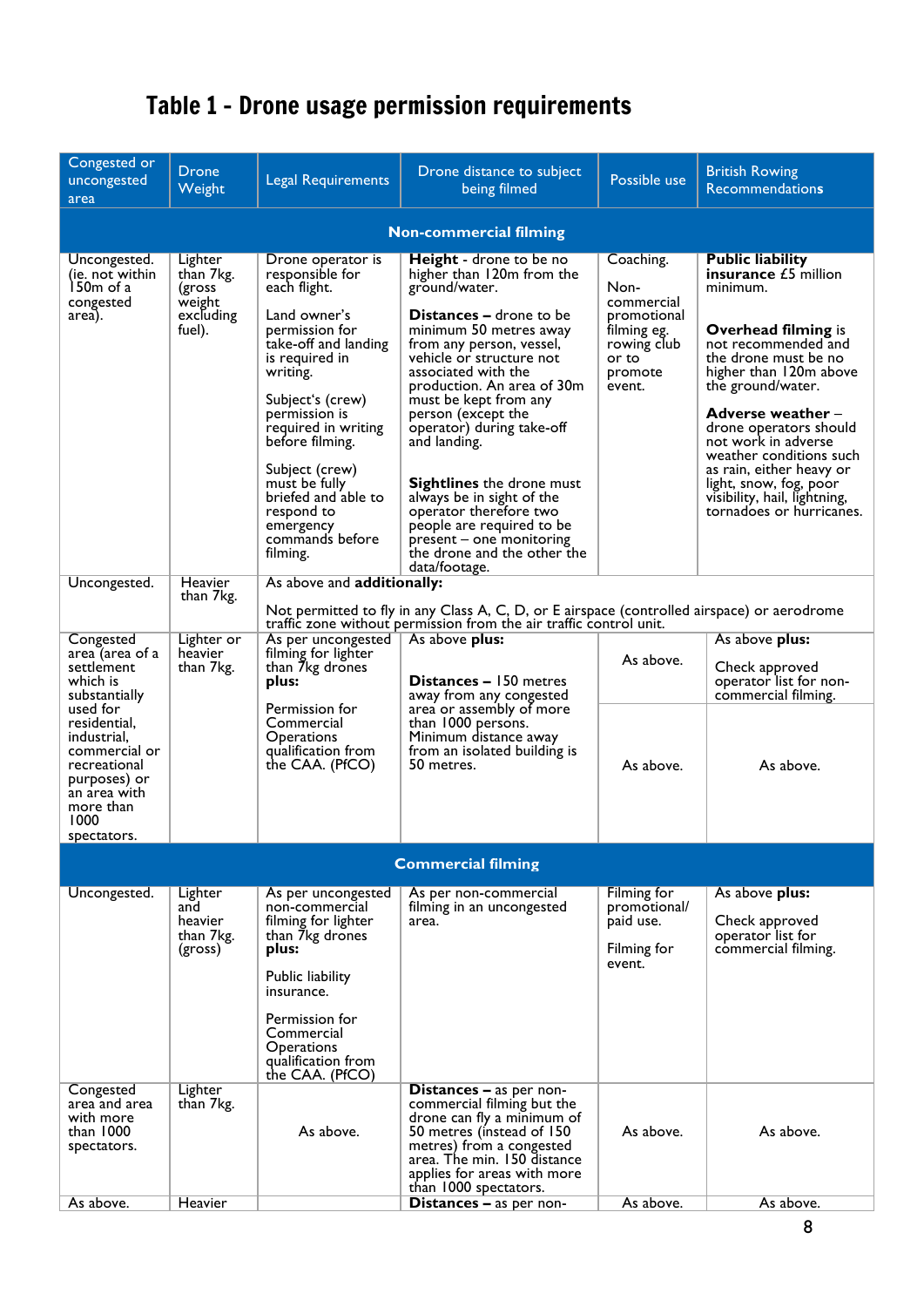| 7 kg.<br>tnan | `bove. | ' in a<br>TIIMINY<br>-OF<br>cial |  |
|---------------|--------|----------------------------------|--|
|               |        |                                  |  |
|               |        | area.<br>ິ                       |  |

### Figure 1 – Decisions to be made when flying a drone



to be made when a drone is flown and necessary permissions and rules that apply according to the particular situation.